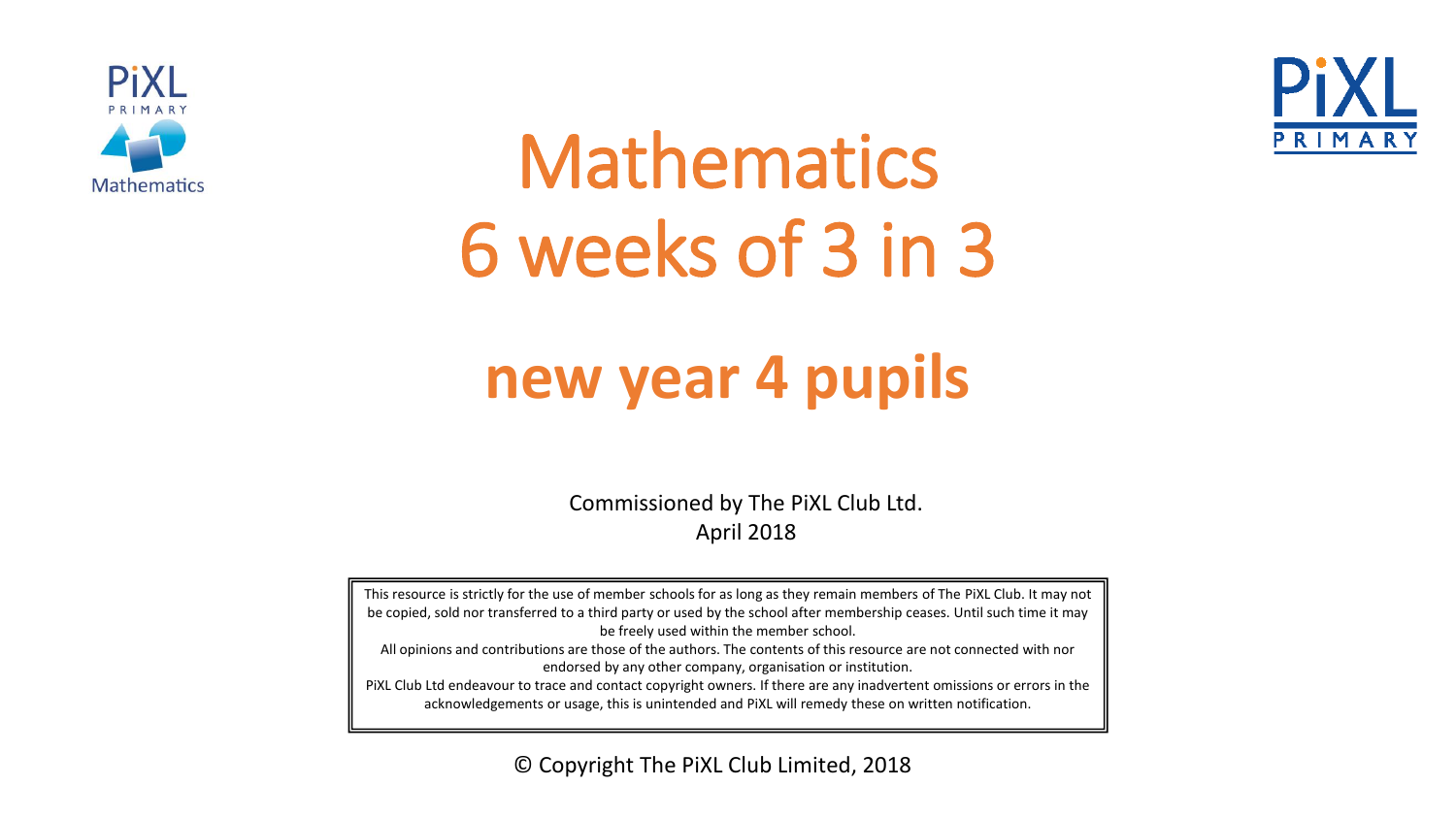

3. Write down a number to make the statement true.

 $20 = 5 x$ 

**Solutions** 



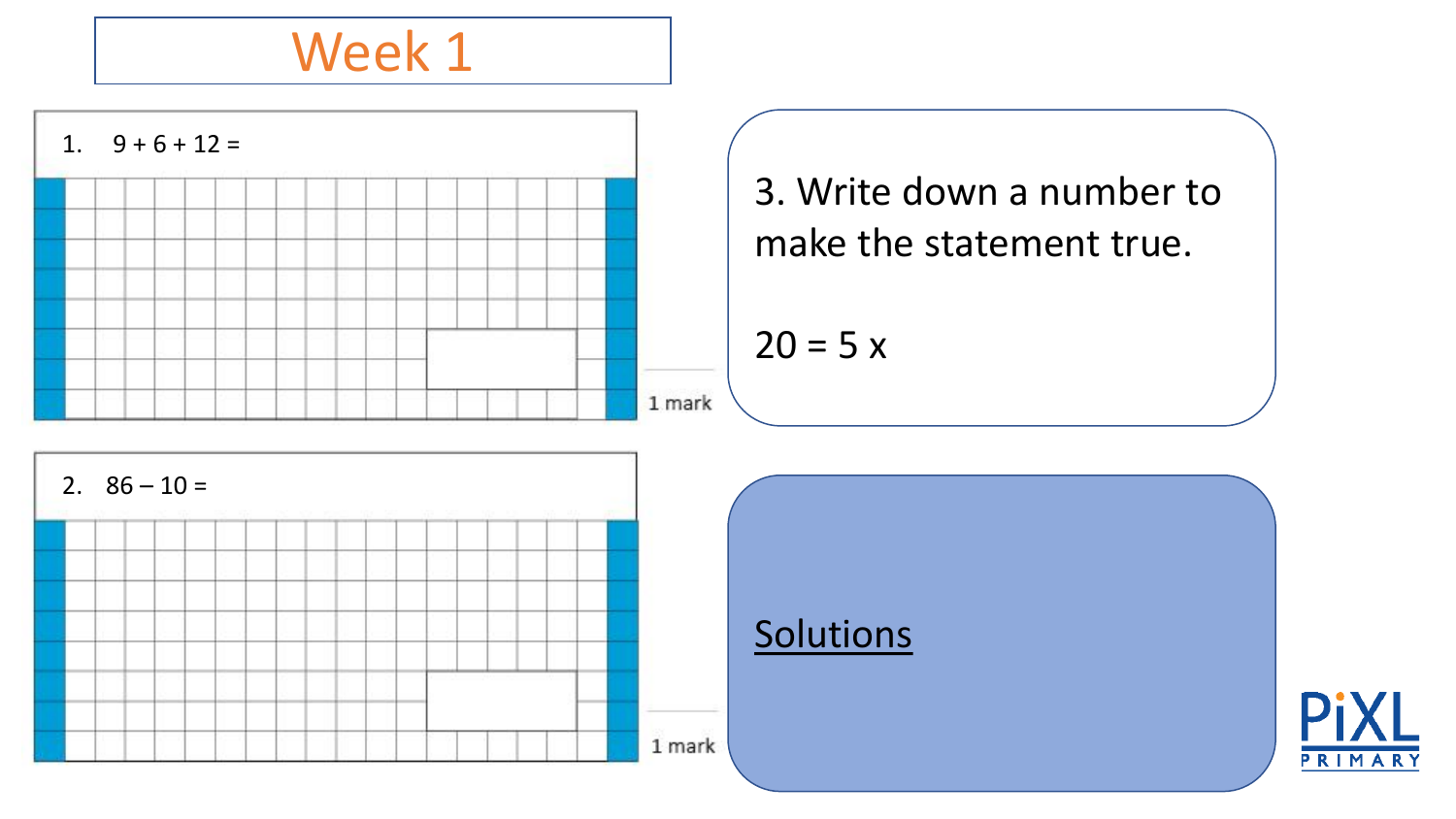

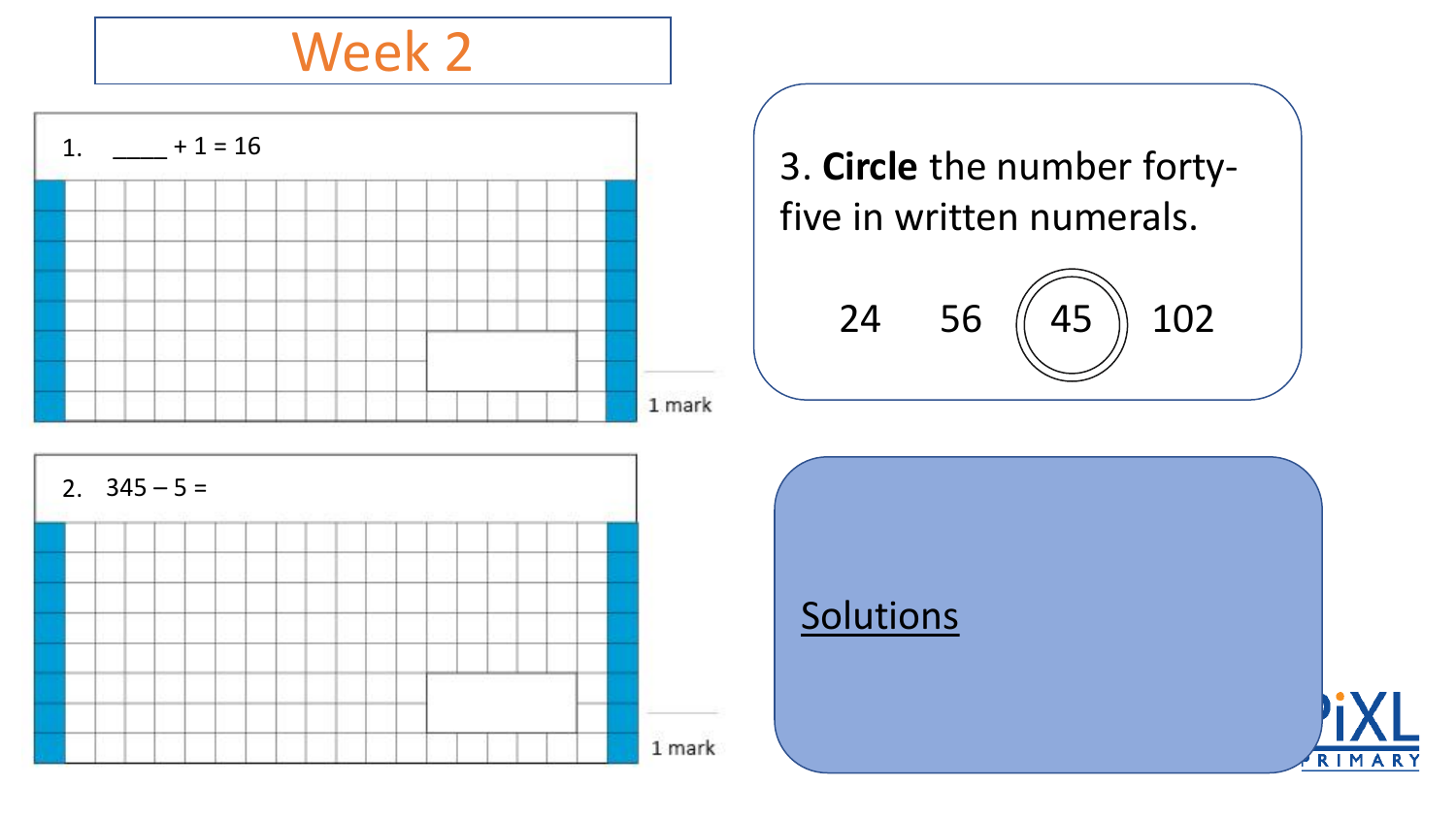

3. Sima needs 32 felt tips. There are 4 felt tips in each pack. How many packs does she need?

Solutions



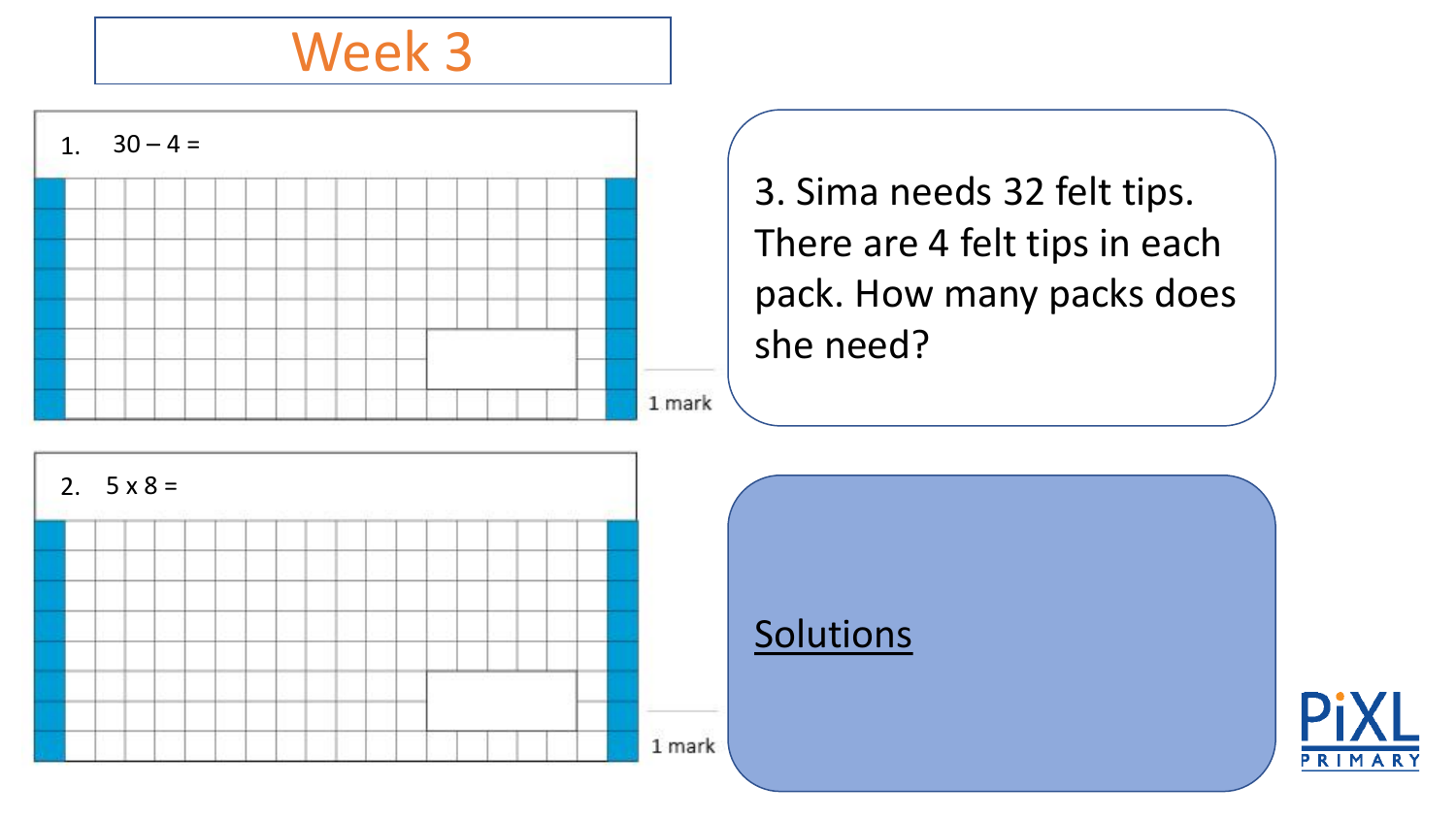Week 4





#### **Solutions**

1 mark

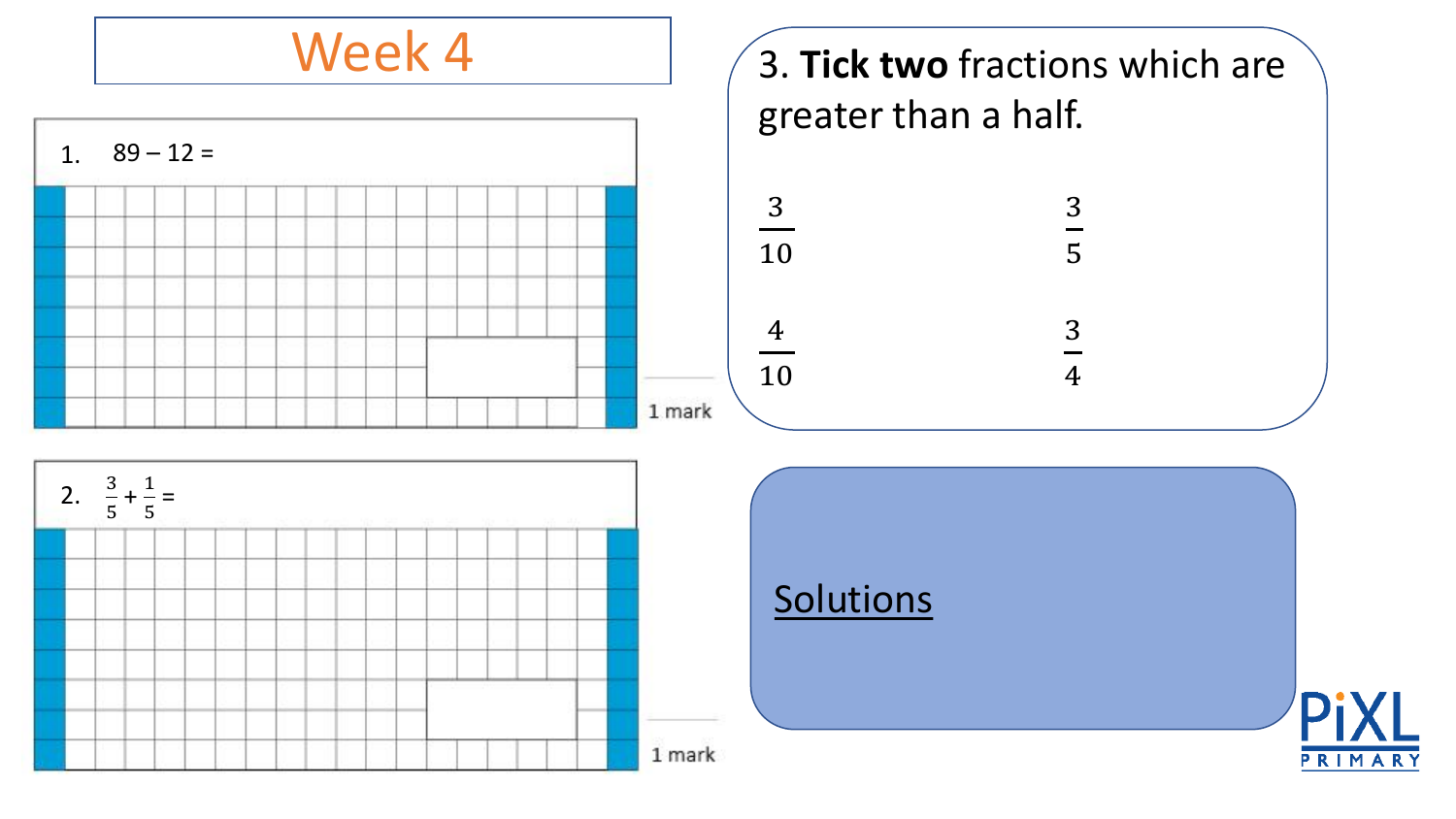



**Solutions** 

1 mark